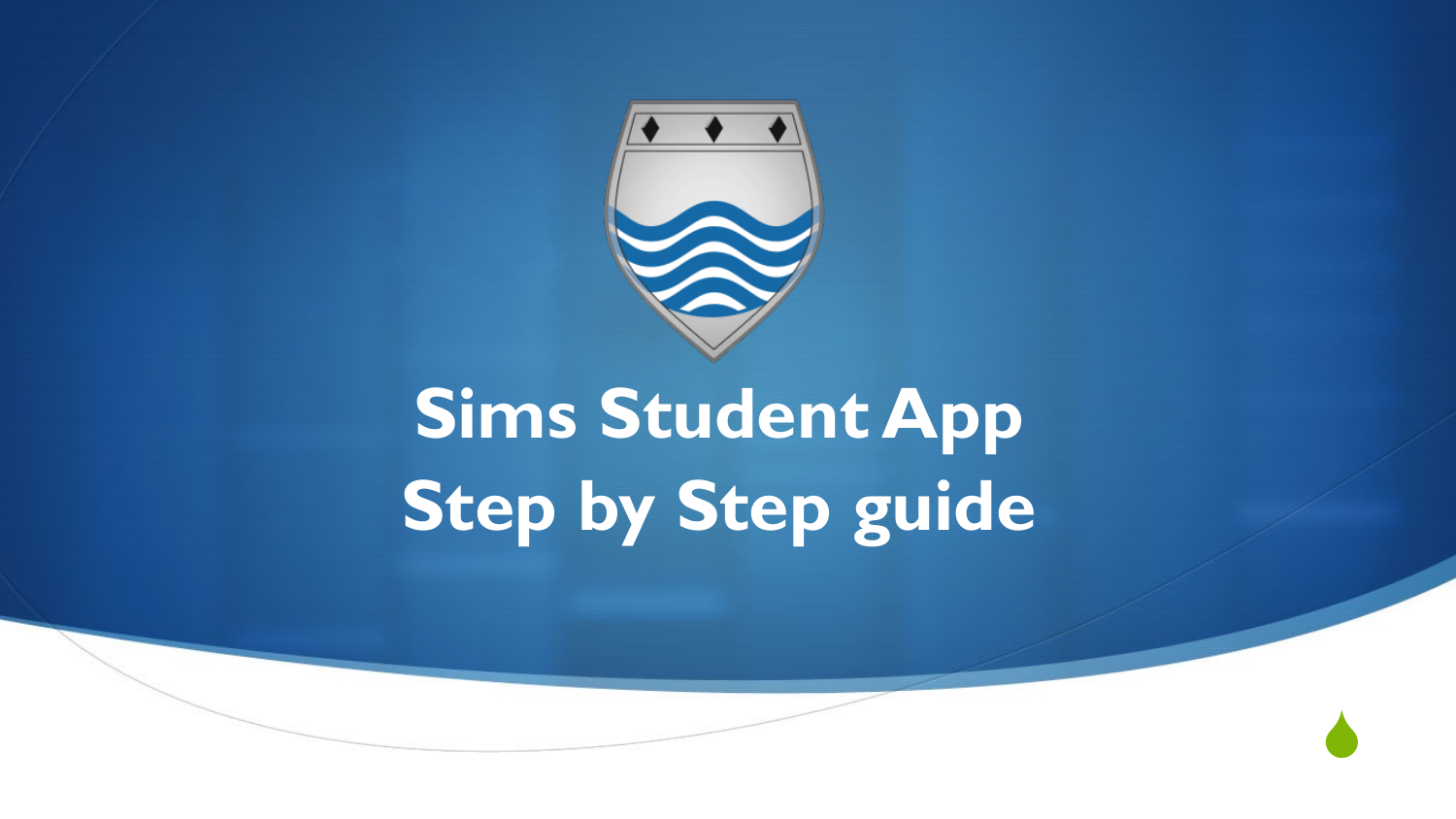

## **Etone College**



|                                                                                                                                 | Carrier $\epsilon$  | 3:16 PM                                                                                                                           | $\blacksquare$                                             |
|---------------------------------------------------------------------------------------------------------------------------------|---------------------|-----------------------------------------------------------------------------------------------------------------------------------|------------------------------------------------------------|
|                                                                                                                                 | Back                | Home                                                                                                                              | Menu                                                       |
|                                                                                                                                 |                     |                                                                                                                                   |                                                            |
| ent new way to access your homework and find out what's going on at                                                             | $\Join$             | <b>Messages</b><br><b>Department Meetings is due to</b><br>SLT Meeting is due to start on<br><b>History homework due on 8 May</b> | 168 Unread<br>May 6th 2019<br>May 6th 2019<br>May 6th 2019 |
| artphone, tablet or $PC$ – anytime, anywhere.                                                                                   | ᠇ᠳ᠊                 | Planner                                                                                                                           | 7 today<br>7 tomorrow                                      |
| pp:                                                                                                                             | <b>KS4 Assembly</b> | Medicine Through Time - Individuals                                                                                               | 08:30                                                      |
| omework & timetable                                                                                                             |                     | English - English Room 3                                                                                                          | 09:15                                                      |
| tact details available at the click of a button.<br><b>noreply@sims.co.uk.</b> Please check your spam/junk mailbox if the email | History<br>English  | <b>Homework</b>                                                                                                                   | 2 to do<br>Due May 8th<br>Due May 10th                     |
|                                                                                                                                 |                     |                                                                                                                                   |                                                            |
| C or smartphone and follow the activation process to create your account.<br>$\sim$ vour normal school email account            |                     | <b>Activities</b>                                                                                                                 | 2 Invites                                                  |

The SIMS Online student app is a convenient new way to a convenient new  $\frac{dI}{dt}$ Etone College.

You can access the system easily from a sm.

What will you find in the SIMS Student Ap

- Important information such as your ho
- School calendar, INSET dates and con

We will send you an activation email from does not appear in your inbox.

Simply click on the link from your tablet, P

Login using your username & password for your normal school email account.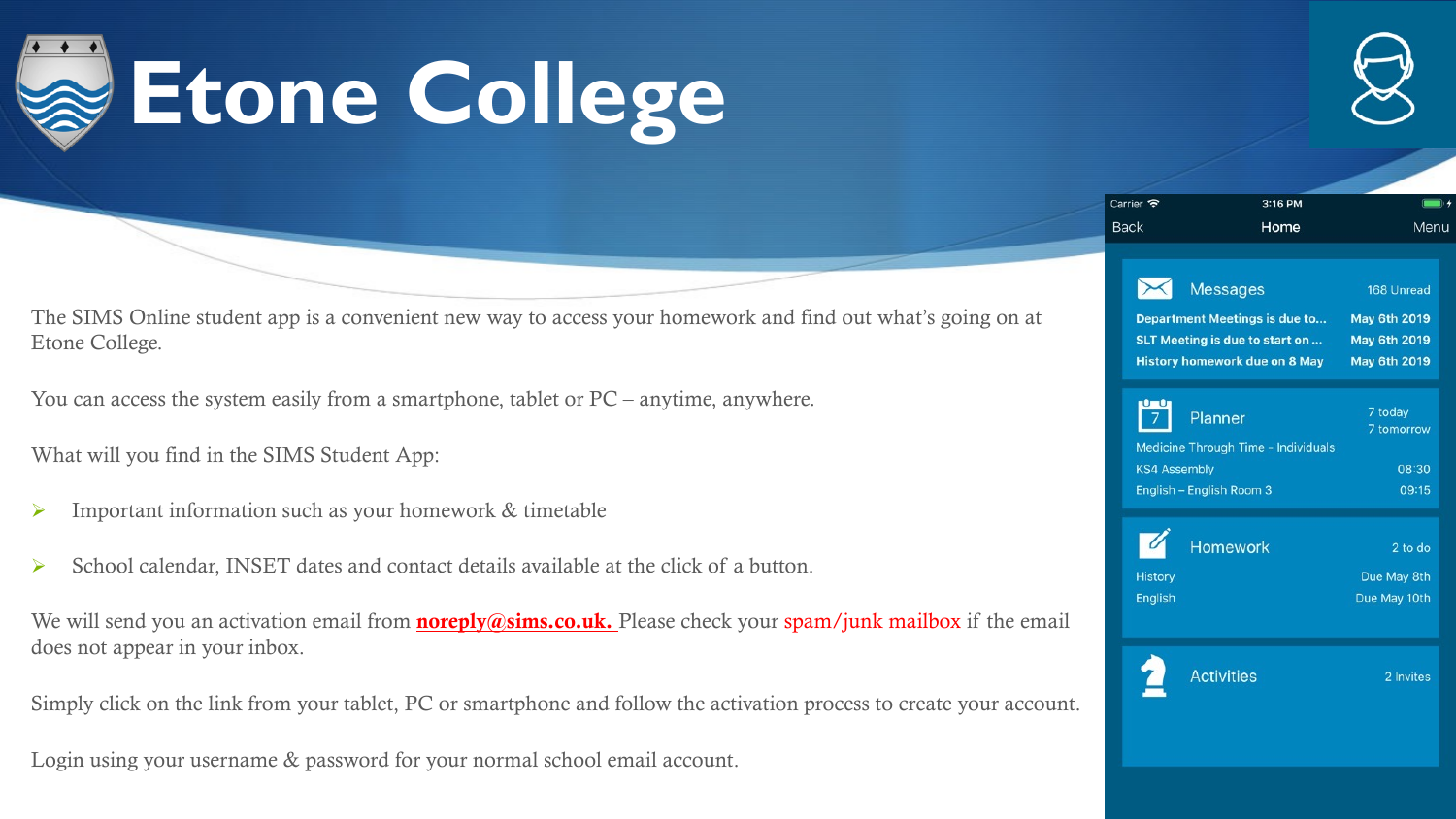

#### **Open your school email account**

- Ø Open your invitation email that was sent to your school email address it will be from <u>noreply@sims.co.uk</u>. 经
- Ø **Click the Link in the email** Accept Invitation
- Sign in using the Microsoft Account. (this is your school email again).
- Check your name and click on the 'Register' button.
- Type in your date of birth following the format of dd/mm/yyyy. For example 26/02/2005 and click the verify button.